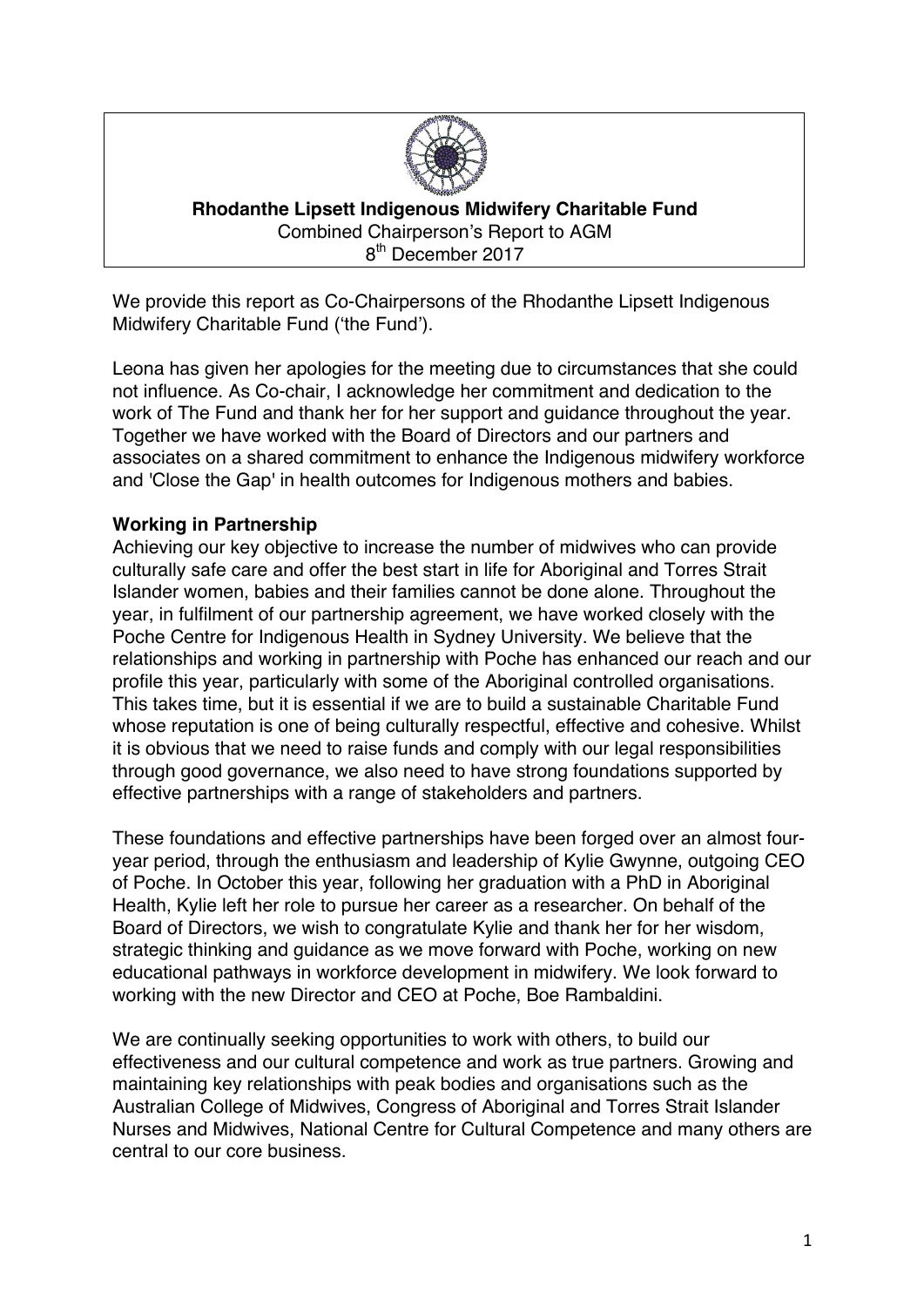## **Achievements**

We have achieved a number of important outcomes for the Fund this year which will enhance our capacity to contribute to achieving the long-term outcome of Closing the Gap in Aboriginal and Torres Strait Islander health through enhanced midwifery workforce, training and support.

## *Provision of scholarships*

This year we awarded 14 scholarships with a total value of \$58,000 which is a significant expansion in the number and size of scholarships to previous years. The 2017 awards were allocated as follows;

Eleven Category A Scholarships valued at \$5,000 and Three Category B Scholarships valued at \$1,000

## To inspire you, we cite the words of one scholarship recipient:

*"This scholarship will assist me through my midwifery degree as it can help pay for my campus accommodation, textbooks, my midwifery uniform and appropriate equipment. This scholarship will also allow my parents to focus on the cost of my other siblings in school and allow me to be independent and use this money wisely on my university degree."*

## *Raising our profile*

We are becoming more recognised and known within the Indigenous health and health workforce organisations and peak bodies with an increasing number of invitations to speak and promote 'The Fund'.

## *New website and Facebook page*

Considerable effort has gone into revising our website to make it more user friendly, interesting and informative. We believe the new version has achieved this and more. The website is where you will see our news, events and current activities as well as the call for scholarship applications, announcements of winners and their testimonials as well where and how to donate. To assist individual donors with a streamlined process we have introduced 'mycause' – an online crowd funding and fundraising service on the website which makes donating quick, easy and pain free. See here: https://www.mycause.com.au/payment/charity/9538

Website www.indigenousmidwives.org.au OR www.indigenousmidwives.com.au Twitter #indigmidwives

These improvements have been directed by Amy Tregear and earlier in the year, Abi Clarkson as our Project Officers. We thank them for their work and in supporting the Fund throughout the year.

## *Fundraising and supporters*

'The Fund' relies on donations received from generous individuals and organisations who share our commitment to Closing the Gap. Many organisations including ACM, the Soroptimists of Southern Queensland, Kimberly-Clark Australia as well as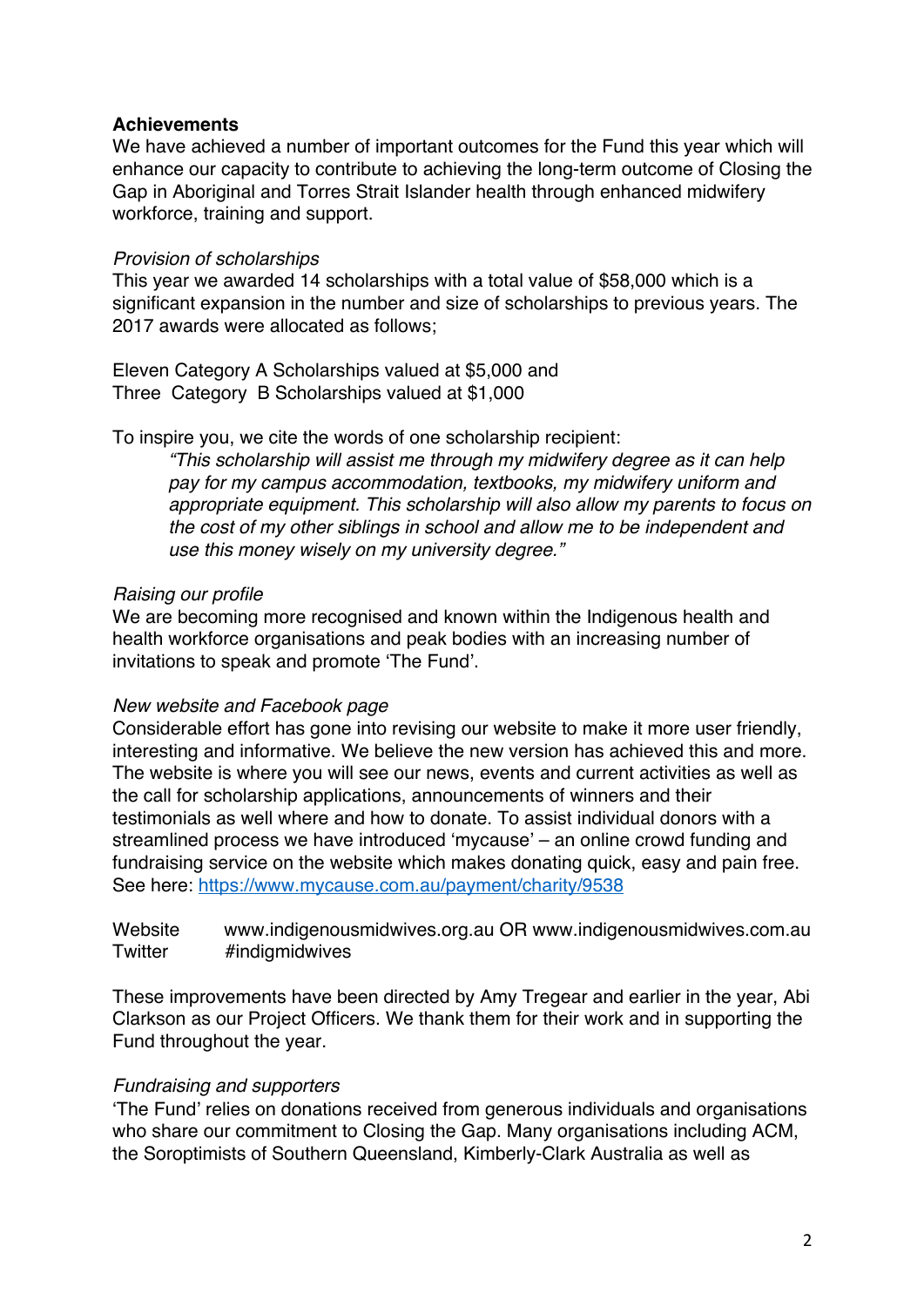numerous individuals, are long-standing regular contributors to 'The Fund'. Some also contribute 'in kind' services and support and.

We extend our thanks and appreciation for the ongoing pro bono oversight, legal advice and support provided by Hamish Wallace and Gary Beath at Minter Ellison and Mark Godlewski from Pitcher Partners who provides accountancy advice and auditing services. The Board is continually looking to reduce any unnecessary costs and overheads and earlier this year we were thankful to the ACM for offering to provide pro bono bookkeeping services to support the financial administration functions of 'The Fund'. Christina at the ACM office has provided a polished service and our systems are now fully digitalised and archived electronically. Thank you, Christina and ACM.

#### *Maternity Workforce Partnership Project*

The success of Poche in building the Aboriginal health workforce in NSW over the past three years is exemplified in their statistics, which show that 99.24% participants completed their studies and more than 80% have gone on to further education and/or employment

In a strategic move to help build the midwifery workforce through more than one approach, the Board made a decision in late 2016 to work with The Poche Centre on a submission to seek funding for a 'Three-year Aboriginal and Torres Strait Islander Maternity Workforce project'. This is based on the model that was successfully introduced by Poche for Allied Health and Oral Health programs. If we are successful in securing funding, Aboriginal people interested in becoming midwives would have the opportunity to join an education pathway that takes them through a Certificate III and Certificate IV and then onto a Diploma, in for example, Aboriginal Primary Health Practice and ultimately, for some, enrolment in a Bachelor of Midwifery. The proposal has provision for a number of both our Rhodanthe Category A and Category B scholarships to be awarded each year. In addition, the project provides opportunities to further expand our profile nationally through access to the network of Poche Centres in each capital city across the country. It should also further add to a strong and resilient base on which to build 'The Trust's' capacity to achieve results.

At the time of writing we are awaiting final approval from NSW Health for their financial contribution to the project in what is a three-way partnership between Poche & Rhodanthe Fund; four Local Health Districts in NSW; and NSW Health.

#### *Board of Directors*

A number of changes have occurred at Board level this year including the role of company secretary previously held by Ruth Inall being handed to Donna Hartz. Ruth has also decided to retire in December. In recognition of her tireless dedication and efforts in working for several years with Rhodanthe Lipsett as the initial driving force of 'The Fund' it was decided that Ruth receive an Honorary title: 'Co-founder and Inaugural Ambassador' of 'The Fund'. A small celebration and thank you to Ruth is planned following the AGM and strategic planning day in December. On behalf of the Board we say thank you to Donna Hartz for taking on the role of Company Secretary.